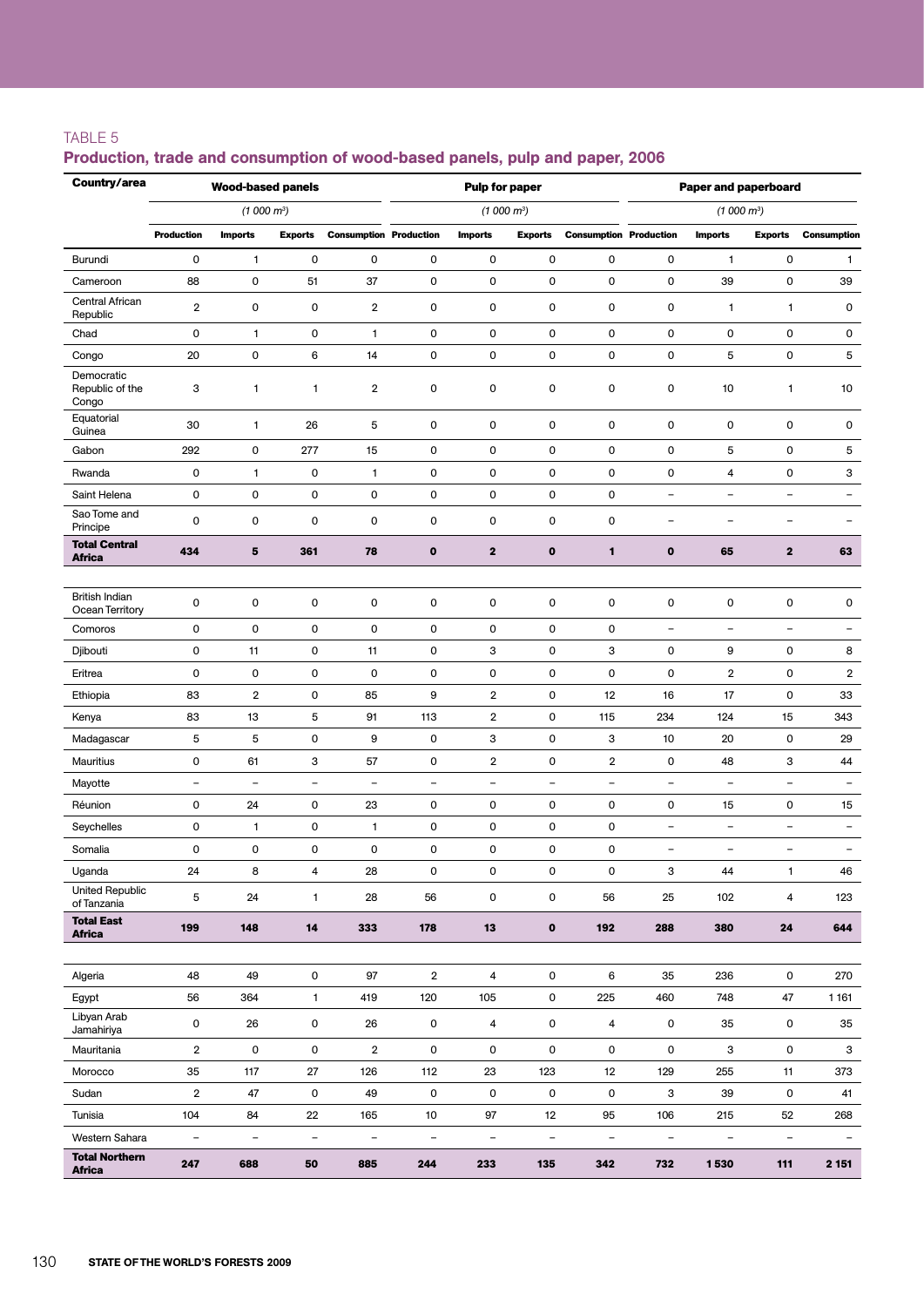# Annex

| Country/area                           |                          | <b>Wood-based panels</b> |                          |                               |                          | Pulp for paper       |                          |                               | <b>Paper and paperboard</b> |                          |                |                          |  |
|----------------------------------------|--------------------------|--------------------------|--------------------------|-------------------------------|--------------------------|----------------------|--------------------------|-------------------------------|-----------------------------|--------------------------|----------------|--------------------------|--|
|                                        |                          | $(1000 m^3)$             |                          |                               |                          | $(1000 \text{ m}^3)$ |                          |                               |                             | (1000 m <sup>3</sup> )   |                |                          |  |
|                                        | <b>Production</b>        | <b>Imports</b>           | <b>Exports</b>           | <b>Consumption Production</b> |                          | <b>Imports</b>       | <b>Exports</b>           | <b>Consumption Production</b> |                             | <b>Imports</b>           | <b>Exports</b> | <b>Consumption</b>       |  |
| Angola                                 | 11                       | 4                        | $\mathsf{O}\xspace$      | 15                            | 15                       | 0                    | 0                        | 15                            | 0                           | 12                       | 0              | 11                       |  |
| Botswana                               | $\mathsf{O}\xspace$      | 0                        | 0                        | 0                             | 0                        | 0                    | 0                        | 0                             | 0                           | 10                       | 0              | 10                       |  |
| Lesotho                                | $\pmb{0}$                | $\mathsf 0$              | $\pmb{0}$                | 0                             | 0                        | 0                    | $\mathsf 0$              | 0                             | $\qquad \qquad -$           | $\overline{\phantom{0}}$ | $\overline{a}$ | $\overline{\phantom{m}}$ |  |
| Malawi                                 | 18                       | 3                        | 6                        | 15                            | 0                        | 0                    | 0                        | 0                             | 0                           | 19                       | $\mathbf 0$    | 19                       |  |
| Mozambique                             | 3                        | 5                        | $\overline{2}$           | $\overline{7}$                | 0                        | 0                    | $\mathbf{1}$             | 0                             | 0                           | 12                       | $\mathbf 0$    | 12                       |  |
| Namibia                                | $\overline{\phantom{0}}$ | $\overline{\phantom{0}}$ | $\overline{\phantom{0}}$ | $\overline{\phantom{0}}$      | $\overline{\phantom{a}}$ | $\equiv$             | $\overline{\phantom{a}}$ | $\overline{\phantom{0}}$      | $\overline{\phantom{0}}$    | $\overline{\phantom{0}}$ | L,             | $\qquad \qquad -$        |  |
| South Africa                           | 726                      | 355                      | 75                       | 1007                          | 2915                     | 515                  | 972                      | 2457                          | 1793                        | 59                       | 210            | 1642                     |  |
| Swaziland                              | 8                        | 0                        | $\mathsf{O}\xspace$      | 8                             | 167                      | 0                    | 167                      | 0                             | $\qquad \qquad -$           | $\qquad \qquad -$        | $\overline{a}$ | $\overline{\phantom{0}}$ |  |
| Zambia                                 | 18                       | 4                        | 4                        | 18                            | 0                        | 0                    | 0                        | 0                             | 4                           | 27                       | $\mathbf 0$    | 31                       |  |
| Zimbabwe                               | 80                       | 15                       | 19                       | 76                            | 49                       | 10                   | 0                        | 59                            | 115                         | 45                       | 13             | 146                      |  |
| <b>Total Southern</b><br><b>Africa</b> | 864                      | 386                      | 105                      | 1 1 4 6                       | 3 1 4 6                  | 525                  | 1 140                    | 2 5 3 1                       | 1912                        | 183                      | 224            | 1871                     |  |
|                                        |                          |                          |                          |                               |                          |                      |                          |                               |                             |                          |                |                          |  |
| Benin                                  | $\mathsf{O}\xspace$      | 2                        | 0                        | 2                             | 0                        | 0                    | $\mathsf 0$              | 0                             | 0                           | 6                        | 0              | 6                        |  |
| <b>Burkina Faso</b>                    | $\mathsf{O}\xspace$      | 2                        | $\mathsf{O}\xspace$      | 2                             | 0                        | 0                    | 0                        | 0                             | 0                           | 11                       | $\mathbf 0$    | 11                       |  |
| Cape Verde                             | $\mathsf{O}\xspace$      | 1                        | 0                        | 0                             | 0                        | 0                    | $\mathsf 0$              | 0                             | 0                           | 2                        | $\mathbf 0$    | $\overline{2}$           |  |
| Côte d'Ivoire                          | 301                      | 0                        | 232                      | 69                            | 0                        | 0                    | 0                        | 0                             | 0                           | 71                       | 2              | 69                       |  |
| Gambia                                 | $\pmb{0}$                | 2                        | 1                        | 1                             | 0                        | 0                    | $\mathsf 0$              | 0                             | $\overline{\phantom{0}}$    | $\overline{\phantom{0}}$ | $\overline{a}$ | $\qquad \qquad -$        |  |
| Ghana                                  | 335                      | 1                        | 175                      | 161                           | 0                        | 0                    | 0                        | 0                             | 0                           | 65                       | $\mathbf 0$    | 65                       |  |
| Guinea                                 | 42                       | 2                        | 3                        | 41                            | 0                        | 0                    | 0                        | 0                             | 0                           | 3                        | $\mathbf 0$    | 3                        |  |
| Guinea-Bissau                          | $\mathsf{O}\xspace$      | 0                        | $\mathsf{O}\xspace$      | 0                             | 0                        | 0                    | 0                        | 0                             | 0                           | 0                        | $\mathbf 0$    | 0                        |  |
| Liberia                                | 0                        | 5                        | $\mathsf{O}\xspace$      | 4                             | 0                        | 0                    | 0                        | 0                             | 0                           | $\overline{\mathbf{c}}$  | $\mathbf 0$    | $\overline{2}$           |  |
| Mali                                   | $\mathsf{O}\xspace$      | $\mathsf 0$              | $\mathsf{O}\xspace$      | 0                             | 0                        | 0                    | 0                        | 0                             | 0                           | 5                        | $\mathbf 0$    | 5                        |  |
| Niger                                  | $\mathsf{O}\xspace$      | 0                        | $\mathsf{O}\xspace$      | 0                             | 0                        | 8                    | 0                        | 8                             | 0                           | 1                        | $\mathbf 0$    | $\mathbf{1}$             |  |
| Nigeria                                | 95                       | 42                       | 0                        | 136                           | 23                       | 17                   | 0                        | 40                            | 19                          | 297                      | 2              | 315                      |  |
| Senegal                                | $\mathsf{O}\xspace$      | 11                       | $\mathsf{O}\xspace$      | 11                            | 0                        | 0                    | 0                        | 0                             | 0                           | 31                       | 2              | 29                       |  |
| Sierra Leone                           | 0                        | 3                        | 1                        | 3                             | 0                        | 0                    | $\pmb{0}$                | 0                             | $\mathsf 0$                 | 1                        | 1              | 0                        |  |
| Togo<br><b>Total West</b>              | $\mathsf{O}\xspace$      | 1                        | 0                        | 1                             | 0                        | 0                    | 0                        | 0                             | 0                           | 5                        | 0              | 5                        |  |
| <b>Africa</b>                          | 773                      | $73$                     | 413                      | 433                           | 23                       | 26                   | $\pmb{\mathsf{o}}$       | 49                            | $19$                        | 500                      | 8              | 511                      |  |
| <b>Total Africa</b>                    | 2 5 1 7                  | 1300                     | 943                      | 2 874                         | 3 5 9 1                  | 801                  | 1 2 7 6                  | 3 1 1 6                       | 2951                        | 2 6 5 8                  | 369            | 5 2 4 0                  |  |
|                                        |                          |                          |                          |                               |                          |                      |                          |                               |                             |                          |                |                          |  |
| China<br>Democratic                    | 63842                    | 4941                     | 9 7 7 4                  | 59 010                        | 18976                    | 8 178                | 114                      | 27 04 0                       | 57983                       | 8636                     | 5 6 8 3        | 60936                    |  |
| People's<br>Republic<br>of Korea       | 0                        | 9                        | 0                        | 9                             | 106                      | 45                   | 0                        | 151                           | 80                          | 25                       | $\overline{2}$ | 102                      |  |
| Japan                                  | 5 5 1 4                  | 5646                     | 33                       | 11 127                        | 10847                    | 2 2 1 1              | 210                      | 12848                         | 29 473                      | 1959                     | 1456           | 29 976                   |  |
| Mongolia                               | $\overline{2}$           | 4                        | $\mathbf{1}$             | 5                             | 0                        | 0                    | 0                        | 0                             | 0                           | 5                        | 0              | 5                        |  |
| Republic of<br>Korea                   | 3760                     | 2962                     | 47                       | 6675                          | 516                      | 2422                 | 0                        | 2938                          | 11 04 0                     | 768                      | 3 1 6 5        | 8643                     |  |
| <b>Total East Asia</b>                 | 73 118                   | 13 562                   | 9855                     | 76826                         | 30 4 45                  | 12856                | 324                      | 42 977                        | 98 576                      | 11 392                   | 10 306         | 99 663                   |  |
|                                        |                          |                          |                          |                               |                          |                      |                          |                               |                             |                          |                |                          |  |
| American<br>Samoa                      | $\mathsf 0$              | 0                        | $\pmb{0}$                | 0                             | 0                        | 0                    | 0                        | 0                             | 0                           | 0                        | 0              | 0                        |  |
| Australia                              | 1989                     | 394                      | 422                      | 1961                          | 1 1 5 3                  | 344                  | 10                       | 1487                          | 3 2 2 1                     | 1551                     | 808            | 3964                     |  |
| Cook Islands                           | 0                        | $\mathbf 2$              | 0                        | $\overline{2}$                | 0                        | 0                    | 0                        | 0                             | 0                           | 0                        | 0              | 0                        |  |
| Fiji                                   | 16                       | 16                       | 3                        | 29                            | 0                        | 0                    | 0                        | 0                             | $\mathsf{O}\xspace$         | 26                       | $\mathbf{1}$   | 25                       |  |
| French<br>Polynesia                    | 0                        | 10                       | 0                        | 9                             | 0                        | 0                    | 0                        | 0                             | 0                           | $\overline{7}$           | $\mathsf 0$    | $\overline{7}$           |  |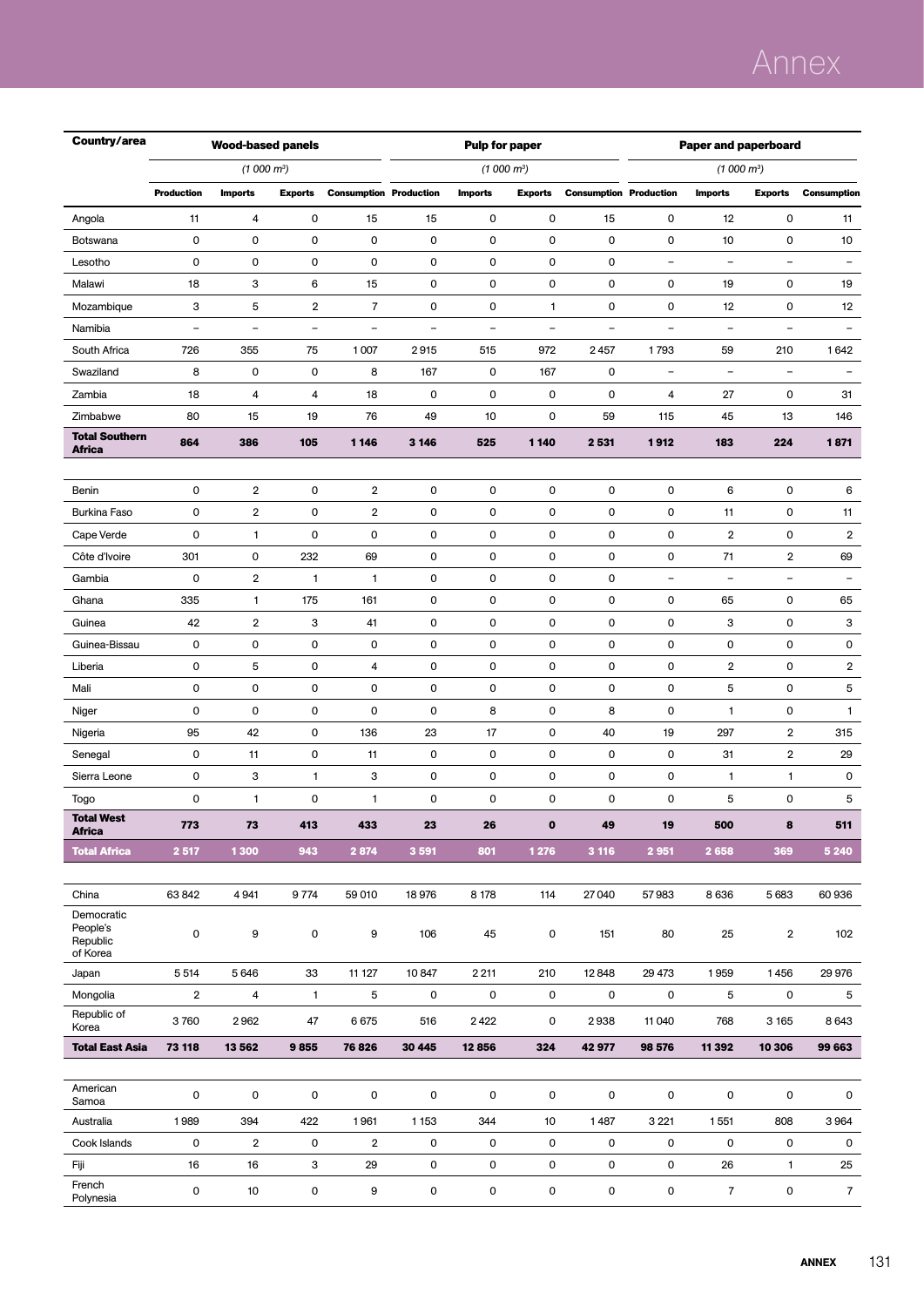#### TABLE 5 (cont.)

#### Production, trade and consumption of wood-based panels, pulp and paper, 2006

| Country/area                           |                     | <b>Wood-based panels</b><br><b>Pulp for paper</b><br><b>Paper and paperboard</b> |                          |                               |                     |                         |                          |                               |                   |                          |                          |                          |
|----------------------------------------|---------------------|----------------------------------------------------------------------------------|--------------------------|-------------------------------|---------------------|-------------------------|--------------------------|-------------------------------|-------------------|--------------------------|--------------------------|--------------------------|
|                                        |                     | (1000 m <sup>3</sup> )                                                           |                          |                               |                     |                         | (1000 m <sup>3</sup> )   |                               |                   | (1000 m <sup>3</sup> )   |                          |                          |
|                                        | <b>Production</b>   | <b>Imports</b>                                                                   | <b>Exports</b>           | <b>Consumption Production</b> |                     | <b>Imports</b>          | <b>Exports</b>           | <b>Consumption Production</b> |                   | <b>Imports</b>           | <b>Exports</b>           | Consumption              |
| Guam                                   | $\qquad \qquad -$   | $\qquad \qquad -$                                                                | $\overline{\phantom{0}}$ | $\overline{\phantom{a}}$      | $\qquad \qquad -$   | $\qquad \qquad -$       | $\overline{\phantom{0}}$ | $\overline{\phantom{0}}$      | $\qquad \qquad -$ | $\qquad \qquad -$        | $\overline{\phantom{0}}$ |                          |
| Kiribati                               | $\mathsf{O}\xspace$ | 0                                                                                | 0                        | $\mathsf{O}\xspace$           | $\mathbf 0$         | 0                       | 0                        | 0                             | 0                 | 0                        | 0                        | 0                        |
| Marshall Islands                       | $\mathsf{O}\xspace$ | 3                                                                                | 0                        | 3                             | 0                   | 0                       | 0                        | 0                             | 0                 | 0                        | 0                        | 0                        |
| Micronesia<br>(Federated<br>States of) | $\mathsf{O}\xspace$ | 1                                                                                | 0                        | 1                             | 0                   | 0                       | 0                        | 0                             | 0                 | 0                        | 0                        | $\mathsf{O}\xspace$      |
| Nauru                                  | $\mathsf{O}\xspace$ | 0                                                                                | 0                        | $\mathsf 0$                   | $\mathbf 0$         | 0                       | 0                        | 0                             | 0                 | 0                        | 0                        | 0                        |
| New Caledonia                          | $\mathsf{O}\xspace$ | 9                                                                                | 3                        | 6                             | 0                   | 0                       | 0                        | 0                             | 0                 | 9                        | $\overline{7}$           | 1                        |
| New Zealand                            | 2 2 2 3             | 46                                                                               | 1043                     | 1 2 2 6                       | 1562                | 5                       | 699                      | 868                           | 944               | 470                      | 593                      | 821                      |
| Niue                                   | $\mathsf{O}\xspace$ | 0                                                                                | 0                        | 0                             | 0                   | 0                       | 0                        | 0                             | 0                 | 0                        | 0                        | 0                        |
| Northern<br>Mariana Islands            | $\mathsf{O}\xspace$ | $\mathsf{O}\xspace$                                                              | 0                        | 0                             | 0                   | 0                       | 0                        | 0                             | 0                 | 0                        | 0                        | $\mathsf{O}\xspace$      |
| Palau                                  | $\mathsf{O}\xspace$ | $\mathbf{1}$                                                                     | 0                        | $\mathbf{1}$                  | 0                   | 0                       | 0                        | 0                             | 0                 | 0                        | 0                        | 0                        |
| Papua New<br>Guinea                    | 88                  | 1                                                                                | 68                       | 21                            | 0                   | 0                       | 0                        | 0                             | 0                 | 16                       | 0                        | 16                       |
| Pitcairn Islands                       | $\mathsf 0$         | 0                                                                                | $\pmb{0}$                | $\mathsf 0$                   | 0                   | 0                       | 0                        | 0                             | $\pmb{0}$         | $\pmb{0}$                | $\pmb{0}$                | $\mathsf 0$              |
| Samoa                                  | $\mathsf 0$         | $\overline{2}$                                                                   | 0                        | $\overline{2}$                | 0                   | 0                       | 0                        | 0                             | 0                 | $\mathbf{1}$             | 0                        | 1                        |
| Solomon<br>Islands                     | $\mathbf 0$         | 0                                                                                | 0                        | 0                             | 0                   | 0                       | 0                        | 0                             | $\qquad \qquad -$ | $\overline{\phantom{0}}$ | $\overline{\phantom{0}}$ | $\overline{\phantom{m}}$ |
| Tokelau                                | $\mathsf 0$         | 0                                                                                | 0                        | 0                             | 0                   | 0                       | 0                        | 0                             | 0                 | 0                        | 0                        | 0                        |
| Tonga                                  | $\pmb{0}$           | $\overline{2}$                                                                   | 0                        | $\overline{2}$                | 0                   | 0                       | 0                        | $\mathsf 0$                   | 0                 | 0                        | 0                        | 0                        |
| Tuvalu                                 | $\mathsf 0$         | 0                                                                                | 0                        | 0                             | 0                   | 0                       | 0                        | 0                             | 0                 | 0                        | 0                        | 0                        |
| Vanuatu                                | $\mathsf{O}\xspace$ | 1                                                                                | 0                        | 1                             | 0                   | 1                       | 0                        | 1                             | 0                 | 0                        | 0                        | 0                        |
| Wallis and<br>Futuna Islands           | $\mathsf{O}\xspace$ | 1                                                                                | 0                        | 1                             | 0                   | 0                       | 0                        | 0                             | 0                 | 0                        | 0                        | 0                        |
| <b>Total Oceania</b>                   | 4 3 1 6             | 489                                                                              | 1539                     | 3 2 6 6                       | 2 7 1 5             | 350                     | 709                      | 2 3 5 6                       | 4 1 65            | 2 081                    | 1410                     | 4836                     |
|                                        |                     |                                                                                  |                          |                               |                     |                         |                          |                               |                   |                          |                          |                          |
| Bangladesh                             | 9                   | 25                                                                               | 0                        | 34                            | 65                  | 30                      | 0                        | 95                            | 58                | 245                      | 0                        | 303                      |
| Bhutan                                 | 32                  | 0                                                                                | 23                       | 9                             | 0                   | 0                       | 0                        | 0                             | 0                 | 1                        | 1                        | 0                        |
| India                                  | 2554                | 277                                                                              | 72                       | 2758                          | 4 0 4 8             | 507                     | 5                        | 4 5 5 0                       | 4 1 8 3           | 1427                     | 309                      | 5 3 0 1                  |
| <b>Maldives</b>                        | $\mathsf{O}\xspace$ | 4                                                                                | 0                        | 4                             | 0                   | 0                       | 0                        | 0                             | 0                 | 1                        | 0                        | $\mathbf{1}$             |
| Nepal                                  | 30                  | $\overline{2}$                                                                   | 0                        | 32                            | 15                  | 4                       | 2                        | 17                            | 13                | 7                        | 1                        | 19                       |
| Pakistan                               | 481                 | 275                                                                              | 0                        | 756                           | 372                 | 94                      | 0                        | 466                           | 1010              | 303                      | 0                        | 1313                     |
| Sri Lanka                              | 22                  | 60                                                                               | 25                       | 56                            | 21                  | $\overline{\mathbf{2}}$ | 0                        | 23                            | 25                | 146                      | 1                        | 170                      |
| <b>Total South</b><br>Asia             | 3 1 2 7             | 642                                                                              | 121                      | 3648                          | 4 5 21              | 637                     | $\overline{\mathbf{z}}$  | 5 1 5 2                       | 5 2 8 9           | 2 1 3 0                  | 312                      | 7 106                    |
|                                        |                     |                                                                                  |                          |                               |                     |                         |                          |                               |                   |                          |                          |                          |
| Brunei<br>Darussalam                   | $\mathsf{O}$        | $\bf 6$                                                                          | 0                        | 6                             | $\mathsf{O}\xspace$ | $\mathsf 0$             | 0                        | 0                             | $\pmb{0}$         | 4                        | $\mathbf{1}$             | 3                        |
| Cambodia                               | $\overline{7}$      | 4                                                                                | 5                        | 5                             | $\mathsf{O}\xspace$ | 0                       | 0                        | $\pmb{0}$                     | 0                 | 28                       | 0                        | 28                       |
| Indonesia                              | 5 3 7 6             | 244                                                                              | 3 600                    | 2020                          | 5587                | 681                     | 2761                     | 3507                          | 7 2 2 3           | 327                      | 3510                     | 4 0 4 0                  |
| Lao People's<br>Democratic<br>Republic | 24                  | $\mathbf{1}$                                                                     | 5                        | 20                            | 0                   | $\mathsf{O}$            | 0                        | 0                             | $\mathsf 0$       | 3                        | 0                        | 3                        |
| Malaysia                               | 7767                | 370                                                                              | 7 2 0 8                  | 929                           | 124                 | 272                     | 14                       | 382                           | 941               | 2469                     | 243                      | 3 1 6 7                  |
| Myanmar                                | 113                 | 4                                                                                | 53                       | 64                            | 40                  | $\mathbf{1}$            | 0                        | 41                            | 45                | 39                       | 0                        | 84                       |
| Philippines                            | 418                 | 272                                                                              | 59                       | 631                           | 212                 | 77                      | 23                       | 266                           | 1097              | 618                      | 145                      | 1571                     |
| Singapore                              | 355                 | 314                                                                              | 147                      | 522                           | 0                   | 90                      | 86                       | 4                             | 87                | 699                      | 163                      | 623                      |
| Thailand                               | 3 0 0 0             | 247                                                                              | 2758                     | 488                           | 1 1 4 6             | 375                     | 179                      | 1343                          | 3796              | 656                      | 1088                     | 3363                     |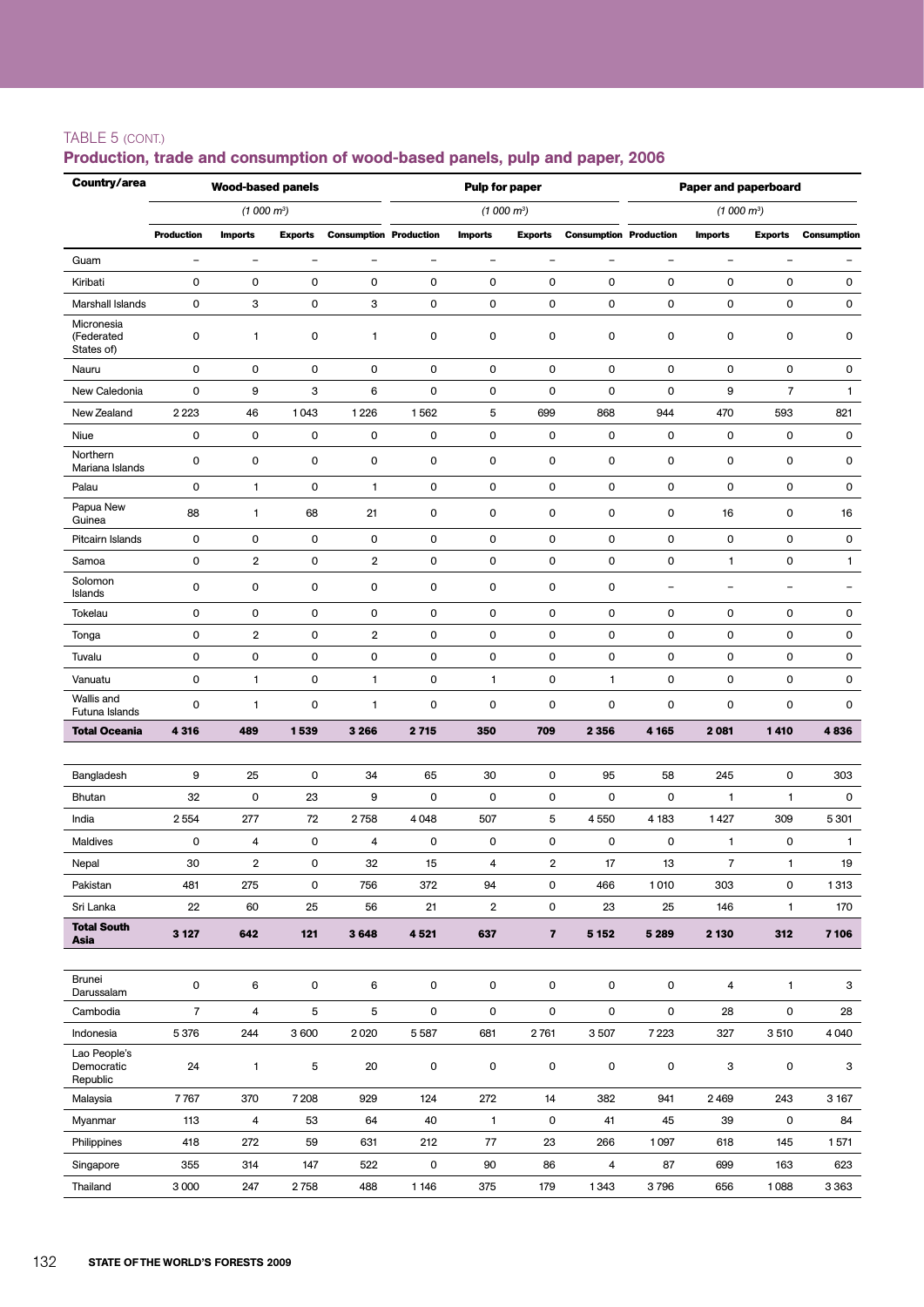# Annex

| Country/area                                       |                          | <b>Wood-based panels</b> |                          |                               |                          | <b>Pulp for paper</b>    |                          |                               |                          | <b>Paper and paperboard</b> |                          |                    |  |  |
|----------------------------------------------------|--------------------------|--------------------------|--------------------------|-------------------------------|--------------------------|--------------------------|--------------------------|-------------------------------|--------------------------|-----------------------------|--------------------------|--------------------|--|--|
|                                                    |                          | $(1000 m^3)$             |                          |                               |                          | $(1000 \text{ m}^3)$     |                          |                               |                          | $(1000 \text{ m}^3)$        |                          |                    |  |  |
|                                                    | <b>Production</b>        | <b>Imports</b>           | <b>Exports</b>           | <b>Consumption Production</b> |                          | <b>Imports</b>           | <b>Exports</b>           | <b>Consumption Production</b> |                          | <b>Imports</b>              | <b>Exports</b>           | <b>Consumption</b> |  |  |
| Timor-Leste                                        | 0                        | 0                        | 0                        | 0                             | 0                        | 0                        | $\mathbf 0$              | 0                             | 0                        | 0                           | $\mathbf 0$              | 0                  |  |  |
| Viet Nam                                           | 460                      | 575                      | 28                       | 1007                          | 710                      | 163                      | $\mathbf 0$              | 873                           | 888                      | 597                         | 30                       | 1454               |  |  |
| <b>Total</b><br><b>Southeast</b><br>Asia           | 17520                    | 2036                     | 13864                    | 5692                          | 7818                     | 1659                     | 3 0 6 2                  | 6415                          | 14 077                   | 5 4 4 1                     | 5 1 7 9                  | 14 3 38            |  |  |
| <b>Total Asia and</b><br>the Pacific               | 98 081                   | 16 730                   | 25 379                   | 89 432                        | 45 500                   | 15 502                   | 4 102                    | 56 900                        | 122 107                  | 21 043                      | 17 207                   | 125 942            |  |  |
|                                                    |                          |                          |                          |                               |                          |                          |                          |                               |                          |                             |                          |                    |  |  |
| <b>Belarus</b>                                     | 895                      | 190                      | 359                      | 726                           | 66                       | 26                       | $\mathbf 0$              | 92                            | 285                      | 141                         | 86                       | 340                |  |  |
| Republic of<br>Moldova                             | 10                       | 25                       | 0                        | 34                            | 0                        | 0                        | $\mathbf 0$              | 0                             | 0                        | 27                          | 8                        | 19                 |  |  |
| Russian<br>Federation                              | 8962                     | 1512                     | 2 3 5 9                  | 8 1 1 5                       | 6882                     | 60                       | 1780                     | 5 1 6 2                       | 7434                     | 1 2 2 1                     | 2701                     | 5954               |  |  |
| Ukraine                                            | 1662                     | 662                      | 426                      | 1898                          | 0                        | 92                       | 1                        | 91                            | 791                      | 738                         | 164                      | 1365               |  |  |
| <b>Total CIS</b><br>countries                      | 11 529                   | 2 3 8 8                  | 3 1 4 5                  | 10773                         | 6948                     | 178                      | 1781                     | 5345                          | 8510                     | 2 1 2 6                     | 2958                     | 7678               |  |  |
|                                                    |                          |                          |                          |                               |                          |                          |                          |                               |                          |                             |                          |                    |  |  |
| Albania                                            | 37                       | 112                      | 0                        | 149                           | 0                        | 4                        | $\mathbf 0$              | 4                             | 3                        | 18                          | 1                        | 20                 |  |  |
| Bosnia and<br>Herzegovina                          | 28                       | 147                      | 25                       | 150                           | 20                       | 34                       | $\mathbf 0$              | 54                            | 118                      | 60                          | 42                       | 136                |  |  |
| Bulgaria                                           | 389                      | 235                      | 381                      | 243                           | 135                      | 15                       | 48                       | 102                           | 326                      | 246                         | 87                       | 485                |  |  |
| Croatia                                            | 161                      | 244                      | 126                      | 279                           | 107                      | 1                        | 43                       | 65                            | 564                      | 213                         | 121                      | 656                |  |  |
| Czech Republic                                     | 1566                     | 650                      | 984                      | 1 2 3 3                       | 766                      | 171                      | 346                      | 591                           | 1042                     | 1 2 4 9                     | 769                      | 1523               |  |  |
| Estonia                                            | 423                      | 215                      | 321                      | 316                           | 136                      | 3                        | 51                       | 88                            | 73                       | 139                         | 108                      | 104                |  |  |
| Hungary                                            | 720                      | 410                      | 375                      | 755                           | 19                       | 164                      | 1                        | 182                           | 553                      | 729                         | 435                      | 847                |  |  |
| Latvia                                             | 450                      | 154                      | 401                      | 203                           | 0                        | 1                        | $\mathbf 0$              | 1                             | 57                       | 136                         | 43                       | 150                |  |  |
| Lithuania                                          | 378                      | 429                      | 132                      | 675                           | 0                        | 2                        | $\mathbf 0$              | $\overline{2}$                | 119                      | 170                         | 94                       | 195                |  |  |
| Montenegro                                         | 0                        | 11                       | 0                        | 11                            | 0                        | 0                        | $\mathbf 0$              | 0                             | 0                        | 3                           | 0                        | з                  |  |  |
| Poland                                             | 7357                     | 1571                     | 2 1 3 2                  | 6796                          | 1062                     | 413                      | 31                       | 1444                          | 2857                     | 2580                        | 1470                     | 3967               |  |  |
| Romania                                            | 1376                     | 781                      | 932                      | 1 2 2 5                       | 150                      | 15                       | $\overline{\mathbf{2}}$  | 163                           | 432                      | 294                         | 121                      | 605                |  |  |
| Serbia                                             | 91                       | 352                      | 39                       | 404                           | 14                       | 11                       | $\mathbf{1}$             | 24                            | 59                       | 98                          | 1                        | 156                |  |  |
| Slovakia                                           | 981                      | 507                      | 363                      | 1 1 2 5                       | 626                      | 90                       | 92                       | 624                           | 888                      | 403                         | 771                      | 520                |  |  |
| Slovenia                                           | 495                      | 349                      | 291                      | 553                           | 112                      | 197                      | 25                       | 284                           | 760                      | 267                         | 561                      | 466                |  |  |
| The former<br>Yugoslav<br>Republic of<br>Macedonia | 0                        | 88                       | 3                        | 86                            | 0                        | $\mathbf{1}$             | 0                        | $\mathbf{1}$                  | 20                       | 57                          | 8                        | 69                 |  |  |
| <b>Total Eastern</b>                               | 14 4 5 2                 | 6 2 5 6                  | 6506                     | 14 203                        | 3 1 4 7                  | 1 1 2 3                  | 641                      | 3629                          | 7871                     | 6662                        | 4632                     | 9900               |  |  |
| <b>Europe</b>                                      |                          |                          |                          |                               |                          |                          |                          |                               |                          |                             |                          |                    |  |  |
| Andorra                                            | 0                        | $\overline{\mathbf{2}}$  | 0                        | $\overline{2}$                | 0                        | 0                        | $\mathbf 0$              | 0                             | $\pmb{0}$                | $\overline{2}$              | 0                        | $\overline{2}$     |  |  |
| Austria                                            | 3 4 4 9                  | 813                      | 2860                     | 1402                          | 1678                     | 697                      | 228                      | 2 147                         | 5 2 1 3                  | 1 2 9 1                     | 4 1 1 3                  | 2 3 9 1            |  |  |
| Belgium                                            | 2585                     | 1972                     | 3 0 8 9                  | 1468                          | 509                      | 808                      | 913                      | 404                           | 1897                     | 3957                        | 3 2 9 8                  | 2556               |  |  |
| Channel Islands                                    | $\overline{\phantom{a}}$ | $\overline{\phantom{0}}$ | $\overline{\phantom{a}}$ | -                             | $\overline{\phantom{a}}$ | $\overline{\phantom{0}}$ | $\overline{\phantom{a}}$ | $\overline{\phantom{0}}$      | $\overline{\phantom{a}}$ | $\overline{\phantom{a}}$    |                          |                    |  |  |
| Denmark                                            | 345                      | 1622                     | 161                      | 1806                          | 0                        | 72                       | 0                        | 72                            | 423                      | 1 2 0 8                     | 308                      | 1323               |  |  |
| Faeroe Islands                                     | 0                        | $\mathbf{1}$             | 0                        | $\mathbf{1}$                  | 0                        | 0                        | 0                        | 0                             | 0                        | $\overline{2}$              | 0                        | $\mathbf{1}$       |  |  |
| Finland                                            | 2074                     | 362                      | 1623                     | 813                           | 13 615                   | 267                      | 2762                     | 11 120                        | 14 140                   | 458                         | 12 906                   | 1693               |  |  |
| France                                             | 6657                     | 2085                     | 3926                     | 4816                          | 2331                     | 2 2 1 7                  | 556                      | 3992                          | 10 006                   | 6 2 3 0                     | 5 2 6 9                  | 10967              |  |  |
| Germany                                            | 17400                    | 4 1 5 3                  | 7565                     | 13 988                        | 2938                     | 4978                     | 1035                     | 6881                          | 22 656                   | 11 176                      | 13 909                   | 19923              |  |  |
| Gibraltar                                          | 0                        | 0                        | 0                        | 0                             | 0                        | 0                        | 0                        | 0                             | 0                        | 0                           | 0                        | $\mathbf 0$        |  |  |
| Greece                                             | 860                      | 445                      | 136                      | 1 1 6 9                       | 0                        | 76                       | 1                        | 75                            | 510                      | 1 1 1 8                     | 68                       | 1560               |  |  |
| Holy See                                           | $\overline{\phantom{a}}$ | $\overline{\phantom{a}}$ | $\overline{\phantom{a}}$ | $\overline{\phantom{a}}$      | $\overline{\phantom{a}}$ | $\overline{\phantom{a}}$ | $\overline{\phantom{a}}$ | $\qquad \qquad -$             | $\overline{\phantom{a}}$ | $\overline{\phantom{a}}$    | $\overline{\phantom{a}}$ |                    |  |  |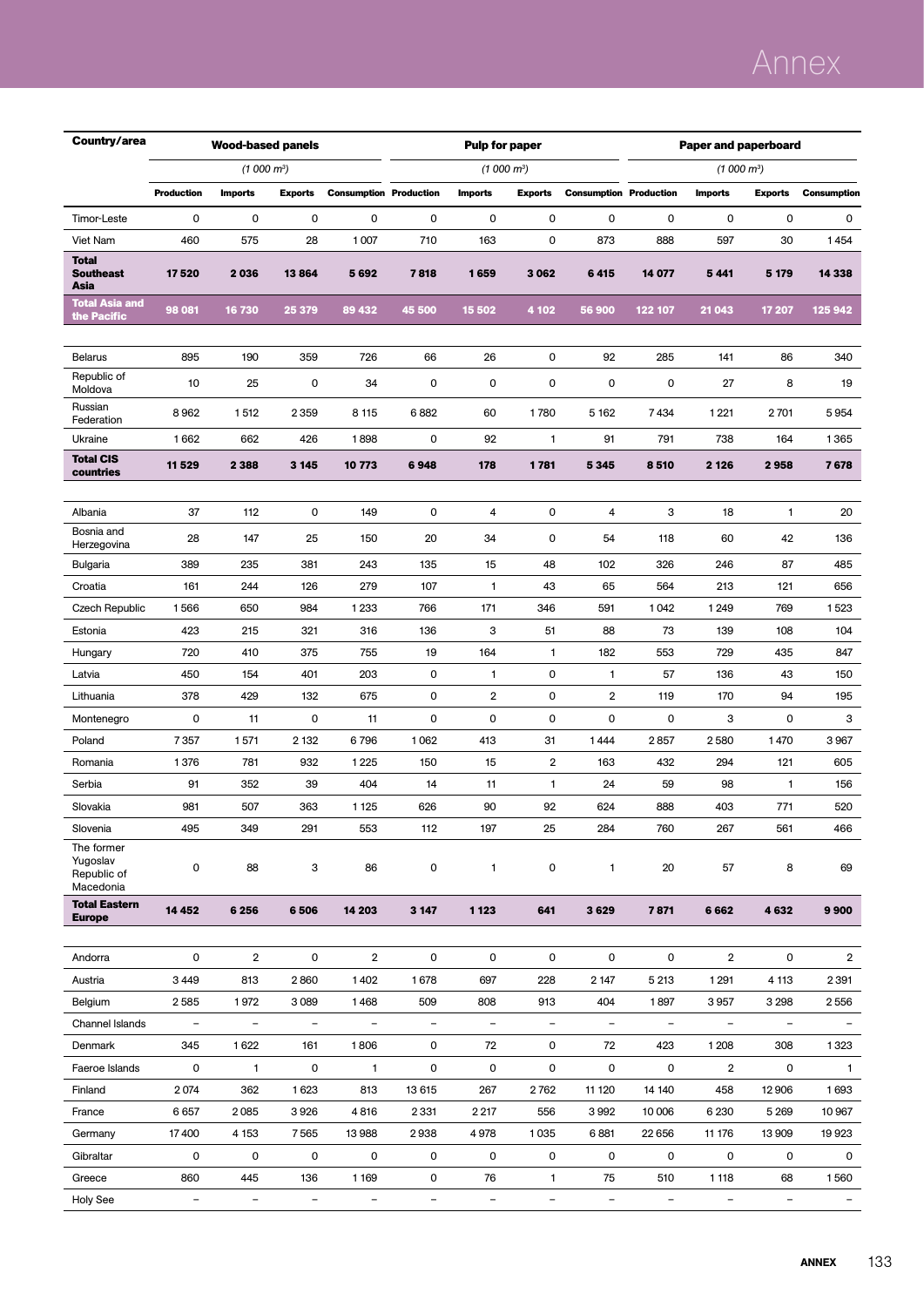### TABLE 5 (cont.)

#### Production, trade and consumption of wood-based panels, pulp and paper, 2006

| Country/area                           |                          | <b>Wood-based panels</b> |                          |                               |                          | <b>Pulp for paper</b>    |                          |                               | <b>Paper and paperboard</b> |                          |                          |                          |  |
|----------------------------------------|--------------------------|--------------------------|--------------------------|-------------------------------|--------------------------|--------------------------|--------------------------|-------------------------------|-----------------------------|--------------------------|--------------------------|--------------------------|--|
|                                        |                          | (1000 m <sup>3</sup> )   |                          |                               |                          | (1000 m <sup>3</sup> )   |                          |                               |                             | (1000 m <sup>3</sup> )   |                          |                          |  |
|                                        | <b>Production</b>        | <b>Imports</b>           | <b>Exports</b>           | <b>Consumption Production</b> |                          | <b>Imports</b>           | <b>Exports</b>           | <b>Consumption Production</b> |                             | <b>Imports</b>           | <b>Exports</b>           | <b>Consumption</b>       |  |
| Iceland                                | 0                        | 24                       | 0                        | 24                            | 0                        | 0                        | 0                        | 0                             | 0                           | 40                       | 0                        | 40                       |  |
| Ireland                                | 937                      | 382                      | 827                      | 492                           | 0                        | 4                        | $\mathbf{1}$             | з                             | 45                          | 510                      | 71                       | 484                      |  |
| Isle of Man                            | $\overline{a}$           | $\qquad \qquad -$        | $\qquad \qquad -$        | $\qquad \qquad -$             | $\overline{\phantom{a}}$ | -                        | $\overline{\phantom{a}}$ | $\overline{\phantom{a}}$      | $\qquad \qquad -$           | $\qquad \qquad -$        | $\overline{\phantom{a}}$ |                          |  |
| Italy                                  | 5740                     | 2000                     | 1 1 2 8                  | 6612                          | 683                      | 3672                     | 29                       | 4 3 2 6                       | 10 011                      | 5 1 7 5                  | 3492                     | 11 694                   |  |
| Liechtenstein                          | $\qquad \qquad -$        | $\overline{\phantom{a}}$ | $\qquad \qquad -$        | $\overline{\phantom{a}}$      | $\overline{\phantom{a}}$ | $\overline{\phantom{a}}$ | $\overline{\phantom{a}}$ | $\overline{\phantom{a}}$      | $\overline{\phantom{a}}$    | $\overline{\phantom{a}}$ | $\overline{\phantom{a}}$ |                          |  |
| Luxembourg                             | 450                      | 43                       | 357                      | 136                           | 0                        | 0                        | 0                        | 0                             | 0                           | 150                      | 31                       | 119                      |  |
| Malta                                  | 0                        | 31                       | 0                        | 31                            | 0                        | 0                        | $\mathsf 0$              | 0                             | 0                           | 34                       | 0                        | 34                       |  |
| Monaco                                 | $\overline{\phantom{0}}$ | $\overline{\phantom{0}}$ | $\overline{\phantom{0}}$ | $\overline{\phantom{0}}$      | $\overline{\phantom{a}}$ | $\overline{\phantom{0}}$ | $\overline{\phantom{a}}$ | $\blacksquare$                | $\overline{\phantom{a}}$    | $\overline{\phantom{a}}$ | $\overline{\phantom{a}}$ | $\overline{\phantom{a}}$ |  |
| Netherlands                            | 10                       | 1871                     | 363                      | 1518                          | 109                      | 1293                     | 495                      | 907                           | 3 3 6 7                     | 3 3 6 7                  | 3 1 6 9                  | 3565                     |  |
| Norway                                 | 603                      | 316                      | 268                      | 651                           | 2303                     | 58                       | 488                      | 1873                          | 2 109                       | 492                      | 1821                     | 780                      |  |
| Portugal                               | 1306                     | 381                      | 943                      | 744                           | 2065                     | 67                       | 1038                     | 1094                          | 1644                        | 736                      | 1 2 9 7                  | 1083                     |  |
| San Marino                             | $\qquad \qquad -$        | $\overline{\phantom{0}}$ | $\overline{\phantom{0}}$ | $\overline{\phantom{0}}$      | $\overline{\phantom{a}}$ | $\overline{\phantom{0}}$ | $\overline{\phantom{a}}$ | $\overline{\phantom{a}}$      | $\overline{\phantom{a}}$    | $\overline{\phantom{a}}$ | $\overline{\phantom{a}}$ |                          |  |
| Spain                                  | 5091                     | 1817                     | 1 2 7 4                  | 5634                          | 2888                     | 926                      | 990                      | 2824                          | 6893                        | 4812                     | 2719                     | 8986                     |  |
| Sweden                                 | 842                      | 1093                     | 905                      | 1029                          | 12066                    | 445                      | 3 1 6 3                  | 9348                          | 12066                       | 1008                     | 10849                    | 2225                     |  |
| Switzerland                            | 964                      | 617                      | 903                      | 678                           | 165                      | 533                      | 31                       | 666                           | 1685                        | 1 1 5 7                  | 1304                     | 1538                     |  |
| United Kingdom                         | 3 4 9 8                  | 3685                     | 510                      | 6673                          | 287                      | 1315                     | 19                       | 1583                          | 5813                        | 7756                     | 1001                     | 12568                    |  |
| <b>Total Western</b><br><b>Europe</b>  | 52 811                   | 23 714                   | 26838                    | 49 687                        | 41 636                   | 17428                    | 11 749                   | 47316                         | 98 478                      | 50 679                   | 65 624                   | 83 534                   |  |
| <b>Total Europe</b>                    | 78 792                   | 32 359                   | 36 488                   | 74 663                        | 51 732                   | 18729                    | 14 171                   | 56 289                        | 114 859                     | 59 468                   | 73 214                   | 101 112                  |  |
|                                        |                          |                          |                          |                               |                          |                          |                          |                               |                             |                          |                          |                          |  |
| Anguilla                               | $\qquad \qquad -$        | $\overline{\phantom{0}}$ | $\qquad \qquad -$        | $\overline{\phantom{0}}$      | $\qquad \qquad -$        | $\overline{\phantom{0}}$ | $\overline{\phantom{a}}$ | $\qquad \qquad -$             | $\qquad \qquad -$           | $\overline{\phantom{0}}$ | $\overline{\phantom{a}}$ |                          |  |
| Antigua and<br>Barbuda                 | 0                        | 4                        | 0                        | 4                             | 0                        | 0                        | 0                        | 0                             | 0                           | 0                        | 0                        | 0                        |  |
| Aruba                                  | 0                        | 6                        | 0                        | 6                             | 0                        | 0                        | 0                        | 0                             | 0                           | 1                        | 0                        | $\mathbf{1}$             |  |
| Bahamas                                | 0                        | 28                       | 0                        | 28                            | $\mathsf 0$              | 0                        | 0                        | 0                             | $\pmb{0}$                   | 10                       | 9                        | 0                        |  |
| <b>Barbados</b>                        | 0                        | 30                       | 0                        | 30                            | 0                        | $\mathbf{1}$             | 0                        | $\mathbf{1}$                  | $\overline{2}$              | 9                        | 0                        | 11                       |  |
| Bermuda                                | $\qquad \qquad -$        | $\overline{\phantom{0}}$ | $\equiv$                 | $\equiv$                      | $\overline{\phantom{0}}$ | $\overline{\phantom{0}}$ | $\equiv$                 | $\blacksquare$                | $\blacksquare$              | $\overline{\phantom{0}}$ | $\blacksquare$           | $\overline{\phantom{a}}$ |  |
| <b>British Virgin</b><br>Islands       | 0                        | 1                        | 0                        | 1                             | 0                        | 0                        | 0                        | 0                             | 0                           | 0                        | 0                        | 0                        |  |
| Cayman Islands                         | 0                        | 5                        | 0                        | 5                             | 0                        | 0                        | $\mathsf 0$              | 0                             | $\pmb{0}$                   | 1                        | $\pmb{0}$                | 1                        |  |
| Cuba                                   | 149                      | 15                       | 0                        | 164                           | 1                        | 3                        | 0                        | 4                             | 27                          | 61                       | $\mathbf{1}$             | 87                       |  |
| Dominica                               | 0                        | 3                        | $\mathbf{1}$             | $\overline{2}$                | 0                        | 0                        | 0                        | 0                             | 0                           | $\mathbf{1}$             | 0                        | 0                        |  |
| Dominican<br>Republic                  | 0                        | 58                       | 0                        | 58                            | 0                        | $\mathbf{1}$             | 0                        | $\mathbf{1}$                  | 130                         | 207                      | $\mathbf{1}$             | 336                      |  |
| Grenada                                | 0                        | 4                        | 0                        | 4                             | 0                        | 0                        | 0                        | 0                             | $\mathsf 0$                 | 0                        | 0                        | 0                        |  |
| Guadeloupe                             | 0                        | 23                       | 0                        | 23                            | $\mathsf 0$              | 0                        | 0                        | 0                             | $\pmb{0}$                   | 6                        | $\pmb{0}$                | 6                        |  |
| Haiti                                  | 0                        | $\overline{2}$           | 0                        | 2                             | 0                        | 0                        | 0                        | 0                             | 0                           | 9                        | 0                        | 9                        |  |
| Jamaica                                | $\mathsf 0$              | 70                       | 0                        | 70                            | 0                        | 0                        | 0                        | 0                             | 0                           | 35                       | 0                        | 35                       |  |
| Martinique                             | 0                        | $\overline{7}$           | 0                        | $\overline{7}$                | 0                        | 0                        | 0                        | 0                             | $\pmb{0}$                   | 5                        | $\pmb{0}$                | 5                        |  |
| Montserrat                             | 0                        | 0                        | 0                        | 0                             | 0                        | 0                        | 0                        | 0                             | 0                           | 0                        | 0                        | $\mathsf{O}$             |  |
| Netherlands<br>Antilles                | $\mathsf 0$              | 5                        | 0                        | 4                             | 0                        | 0                        | 0                        | 0                             | 0                           | 5                        | $\overline{\mathbf{c}}$  | 3                        |  |
| Puerto Rico                            | $\overline{\phantom{a}}$ | $\overline{\phantom{a}}$ | $\overline{\phantom{a}}$ | $\overline{\phantom{a}}$      | $\overline{\phantom{a}}$ | $\overline{\phantom{0}}$ | $\overline{\phantom{a}}$ | $\overline{\phantom{a}}$      | $\overline{\phantom{a}}$    | $\overline{\phantom{a}}$ | $\overline{\phantom{a}}$ | $\equiv$                 |  |
| Saint Kitts and<br>Nevis               | 0                        | $\mathbf{1}$             | 0                        | $\mathbf{1}$                  | 0                        | 0                        | 0                        | 0                             | $\mathsf 0$                 | 0                        | 0                        | 0                        |  |
| Saint Lucia                            | 0                        | $\overline{7}$           | 0                        | $\overline{7}$                | 0                        | 0                        | 0                        | 0                             | 0                           | 10                       | 0                        | 10                       |  |
| Saint Vincent<br>and the<br>Grenadines | 0                        | $\boldsymbol{2}$         | 0                        | $\overline{\mathbf{2}}$       | $\mathsf 0$              | 0                        | 0                        | 0                             | $\pmb{0}$                   | 3                        | $\pmb{0}$                | 3                        |  |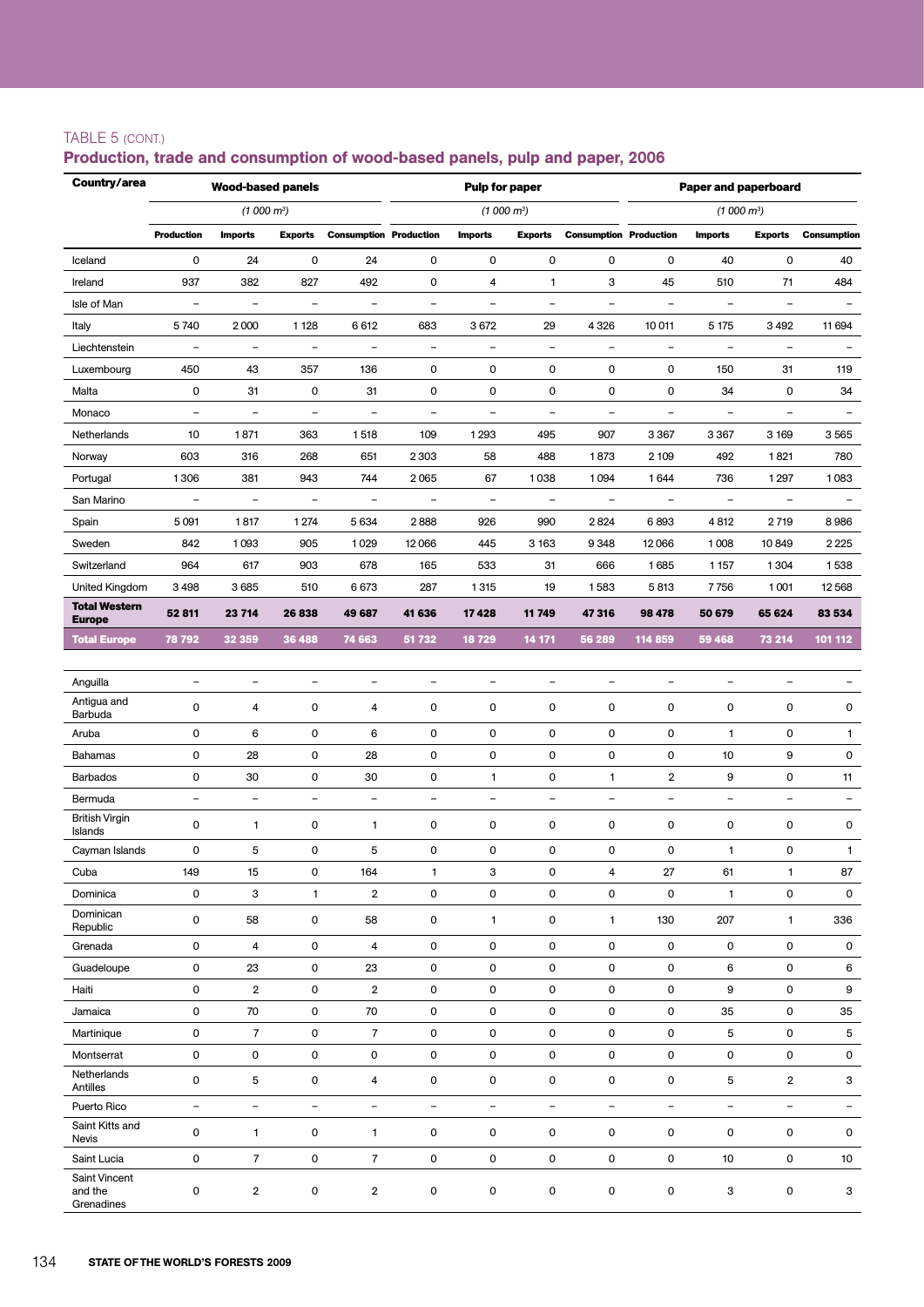# Annex

| Country/area                                              |                          | <b>Wood-based panels</b> |                     |                               |                               | <b>Pulp for paper</b>    |                            |                               | <b>Paper and paperboard</b> |                          |                          |                    |  |
|-----------------------------------------------------------|--------------------------|--------------------------|---------------------|-------------------------------|-------------------------------|--------------------------|----------------------------|-------------------------------|-----------------------------|--------------------------|--------------------------|--------------------|--|
|                                                           |                          | (1000 m <sup>3</sup> )   |                     |                               |                               | $(1000 \text{ m}^3)$     |                            |                               |                             | (1000 m <sup>3</sup> )   |                          |                    |  |
|                                                           | <b>Production</b>        | <b>Imports</b>           | <b>Exports</b>      | <b>Consumption Production</b> |                               | <b>Imports</b>           | <b>Exports</b>             | <b>Consumption Production</b> |                             | <b>Imports</b>           | <b>Exports</b>           | <b>Consumption</b> |  |
| Trinidad and<br>Tobago                                    | 0                        | 44                       | 0                   | 44                            | $\mathbf 0$                   | 4                        | 0                          | 4                             | 0                           | 100                      | 1                        | 99                 |  |
| Turks and<br>Caicos Islands                               | 0                        | 1                        | 0                   | 1                             | $\mathbf 0$                   | 0                        | $\mathbf 0$                | 0                             | 0                           | 0                        | 0                        | 0                  |  |
| <b>United States</b><br>Virgin Islands                    | $\overline{\phantom{0}}$ | $\overline{\phantom{a}}$ | $\equiv$            | $\overline{\phantom{0}}$      | $\overline{\phantom{0}}$      | $\overline{\phantom{0}}$ | $\overline{a}$             | $\overline{\phantom{0}}$      | $\overline{\phantom{a}}$    | $\overline{\phantom{a}}$ | $\overline{\phantom{0}}$ | ۳                  |  |
| <b>Total</b><br><b>Caribbean</b>                          | 149                      | 318                      | $\mathbf{2}$        | 465                           | 1                             | 10                       | $\bf{0}$                   | 11                            | 159                         | 464                      | 15                       | 607                |  |
|                                                           |                          |                          |                     |                               |                               |                          |                            |                               |                             |                          |                          |                    |  |
| Belize                                                    | 0                        | 4                        | $\mathbf{1}$        | 3                             | $\mathbf 0$                   | 2                        | $\mathbf{1}$               | $\mathbf{1}$                  | 0                           | $\boldsymbol{2}$         | 1                        | 1                  |  |
| Costa Rica                                                | 65                       | 50                       | 33                  | 82                            | 10                            | 33                       | $\mathsf 0$                | 42                            | 20                          | 392                      | 22                       | 390                |  |
| El Salvador                                               | 0                        | 30                       | 0                   | 29                            | $\mathbf 0$                   | 1                        | $\mathbf{1}$               | $\mathbf{1}$                  | 56                          | 141                      | 7                        | 189                |  |
| Guatemala                                                 | 31                       | 55                       | 16                  | 70                            | 0                             | 3                        | 0                          | з<br>$\overline{7}$           | 31                          | 301                      | 18                       | 314                |  |
| Honduras                                                  | 14<br>8                  | 25<br>10                 | $\overline{7}$<br>5 | 32                            | $\overline{7}$<br>$\mathsf 0$ | 0<br>0                   | $\mathsf 0$<br>$\mathsf 0$ | 0                             | 95<br>0                     | 156<br>30                | 3<br>0                   | 248                |  |
| Nicaragua<br>Panama                                       | $\overline{7}$           | 27                       | 0                   | 13<br>34                      | 0                             | $\overline{2}$           | 0                          | $\overline{2}$                | 0                           | 98                       | 28                       | 30<br>70           |  |
| <b>Total Central</b>                                      |                          |                          |                     |                               |                               |                          |                            |                               |                             |                          |                          |                    |  |
| America                                                   | 125                      | 200                      | 62                  | 263                           | 17                            | 41                       | $\mathbf{2}$               | 56                            | 202                         | 1 1 2 1                  | 79                       | 1243               |  |
|                                                           |                          |                          |                     |                               |                               |                          |                            |                               |                             |                          |                          |                    |  |
| Argentina                                                 | 1322                     | 55                       | 622                 | 756                           | 937                           | 91                       | 212                        | 816                           | 2080                        | 727                      | 208                      | 2599               |  |
| <b>Bolivia</b>                                            | 30                       | $\overline{7}$           | 19                  | 18                            | $\mathbf 0$                   | 0                        | $\mathsf 0$                | 0                             | 0                           | 50                       | 0                        | 50                 |  |
| Brazil                                                    | 9 1 21                   | 432                      | 2812                | 6741                          | 11 271                        | 379                      | 6 217                      | 5433                          | 8518                        | 931                      | 1820                     | 7629               |  |
| Chile                                                     | 2 2 8 5                  | 144                      | 1369                | 1059                          | 3 4 8 4                       | 14                       | 2822                       | 676                           | 1 2 3 1                     | 401                      | 563                      | 1069               |  |
| Colombia                                                  | 245                      | 174                      | 38                  | 381                           | 387                           | 164                      | $\mathbf{1}$               | 550                           | 990                         | 511                      | 170                      | 1331               |  |
| Ecuador                                                   | 261                      | 67                       | 121                 | 207                           | $\boldsymbol{2}$              | 24                       | 0                          | 26                            | 100                         | 232                      | 21                       | 311                |  |
| <b>Falkland Islands</b>                                   | 0                        | 0                        | $\mathsf 0$         | 0                             | $\mathbf 0$                   | 0                        | $\mathsf 0$                | 0                             | 0                           | 0                        | 0                        | 0                  |  |
| French Guiana                                             | 0                        | 3                        | $\mathsf 0$         | 3                             | $\mathbf 0$                   | 0                        | $\mathsf 0$                | 0                             | 0                           | 0                        | 0                        | 0                  |  |
| Guyana                                                    | 34                       | 4                        | 35                  | 3                             | $\mathbf 0$                   | 0                        | 0                          | 0                             | $\pmb{0}$                   | 6                        | 0                        | 5                  |  |
| Paraguay                                                  | 161                      | 5                        | 31                  | 135                           | $\mathbf 0$                   | 0                        | 0                          | 0                             | 13                          | 75                       | 3                        | 85                 |  |
| Peru                                                      | 65                       | 125                      | 40                  | 151                           | 17                            | 68                       | $\mathsf 0$                | 85                            | 102                         | 320                      | 15                       | 406                |  |
| South Georgia<br>and the South<br>Sandwich<br>Islands     |                          |                          | -                   |                               |                               |                          | -                          |                               |                             |                          |                          |                    |  |
| Suriname                                                  | $\mathbf{1}$             | $\overline{7}$           | $\overline{2}$      | 6                             | 0                             | 0                        | 0                          | 0                             | 0                           | 4                        | 0                        | $\overline{4}$     |  |
| Uruguay                                                   | $\overline{7}$           | 40                       | 5                   | 42                            | 34                            | 8                        | 0                          | 42                            | 98                          | 89                       | 40                       | 147                |  |
| Venezuela<br>(Bolivarian<br>Republic of)                  | 695                      | 67                       | 61                  | 701                           | 148                           | 116                      | 0                          | 264                           | 693                         | 270                      | 9                        | 954                |  |
| <b>Total South</b><br><b>America</b>                      | 14 2 28                  | 1 1 3 1                  | 5 1 5 4             | 10 205                        | 16 280                        | 864                      | 9 2 5 2                    | 7892                          | 13825                       | 3614                     | 2848                     | 14 590             |  |
| <b>Total Latin</b><br><b>America and</b><br>the Caribbean | 14 501                   | 1649                     | 5 2 1 8             | 10933                         | 16 298                        | 914                      | 9 2 5 4                    | 7958                          | 14 186                      | 5 1 9 8                  | 2943                     | 16 441             |  |
| Canada                                                    | 17633                    | 2534                     | 13 017              | 7 1 5 0                       | 23 4 81                       | 313                      | 10727                      | 13 067                        | 18 189                      | 2895                     | 14 200                   | 6884               |  |
| Greenland                                                 | 0                        | 5                        | 0                   | 5                             | 0                             | 0                        | 0                          | 0                             | 0                           | $\mathbf{1}$             | 0                        | $\mathbf{1}$       |  |
| Mexico                                                    | 259                      | 1965                     | 237                 | 1988                          | 314                           | 1 2 0 6                  | 20                         | 1500                          | 4844                        | 2997                     | 292                      | 7548               |  |
| Saint Pierre and<br>Miquelon                              | 0                        | $\mathbf{1}$             | 0                   | 0                             | 0                             | 0                        | 0                          | 0                             | 0                           | 0                        | 0                        | 0                  |  |
| United States of<br>America                               | 44 359                   | 20 401                   | 2 189               | 62 571                        | 53 074                        | 6 2 8 5                  | 5771                       | 53 588                        | 84 317                      | 16 524                   | 9644                     | 91 196             |  |
| <b>Total North</b><br><b>America</b>                      | 62 251                   | 24 906                   | 15 4 42             | 71 714                        | 76 869                        | 7804                     | 16 518                     | 68 155                        | 107 350                     | 22 416                   | 24 137                   | 105 629            |  |